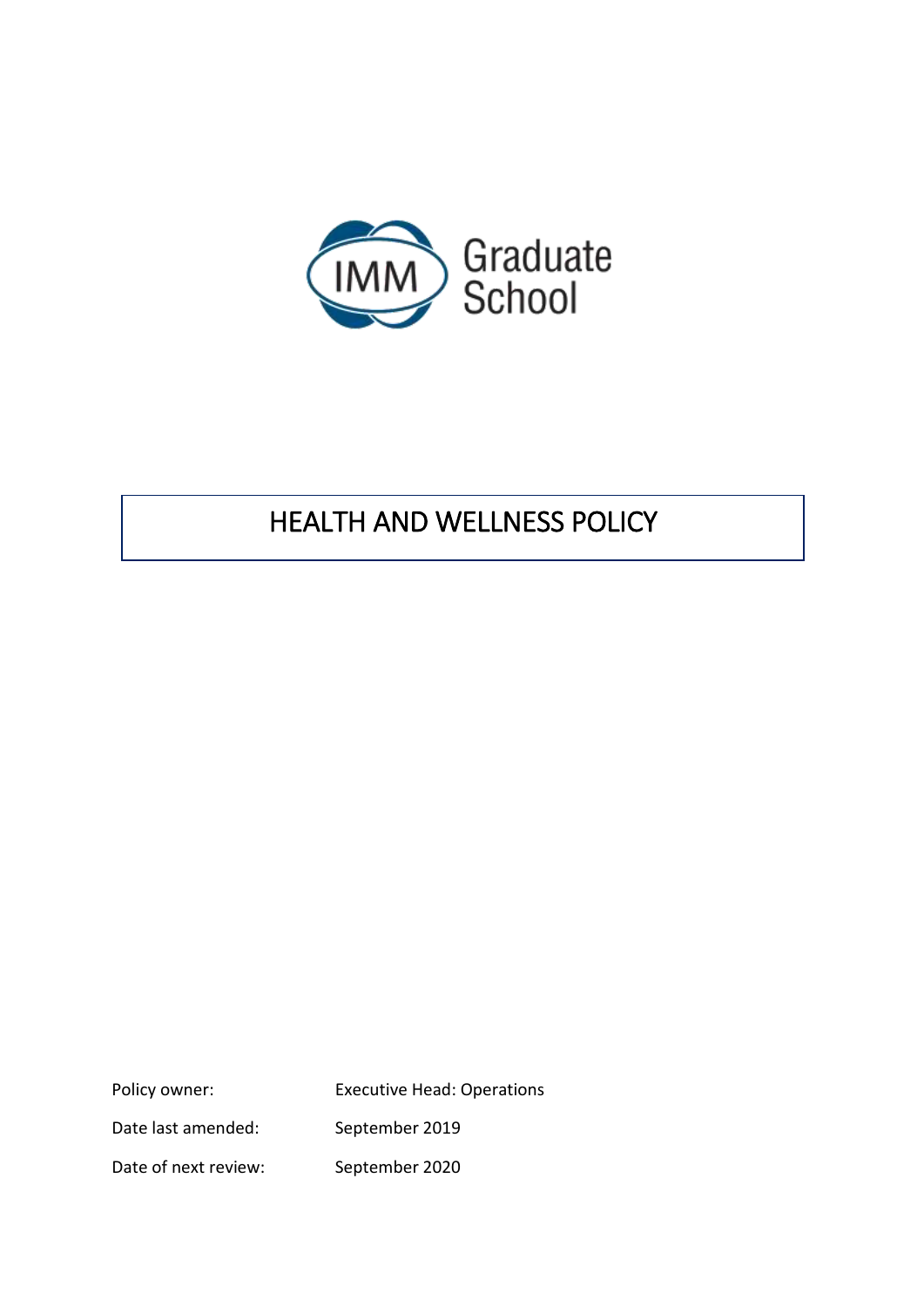## **1. PURPOSE**

This policy covers the all aspects relating to the health and wellness of staff members and students.

## **2. SCOPE**

This policy applies to all staff members and all students where students as applicable in terms of distance learning students.

## **3. GOALS**

The IMM Graduate School will:

- build and maintain a workplace environment and culture that supports healthy lifestyle choices
- build and maintain a student environment culture that supports healthy lifestyle choices
- increase staff member and student knowledge and awareness of health and wellbeing issues and healthy lifestyle behaviours
- facilitate staff member active participation in a range of initiatives that support health and wellbeing

## **4. OBJECTIVES**

The IMM Graduate School will:

- promote flexible working arrangements where possible, to encourage healthy behaviours (e.g. flexible lunch break for more time to exercise)
- encourage staff members to be more physically active by making provisions in the workplace for activity opportunities (including reducing sitting time where relevant and practical)
- enforce a smoke free workplace environment and support staff members to quit smoking
- promote worker social and emotional wellbeing through workplace practices and policies
- increase staff member and student knowledge and awareness around key health topics, including the risks of alcohol consumption

## **5. RESPONSIBILITY**

Staff members and students are encouraged to:

- understand this policy and seek clarification from management where required
- consider this policy while completing work-related duties and at any time
- support fellow staff members in their awareness of this policy
- support and contribute to the aims of providing a safe, healthy and supportive environment for all staff members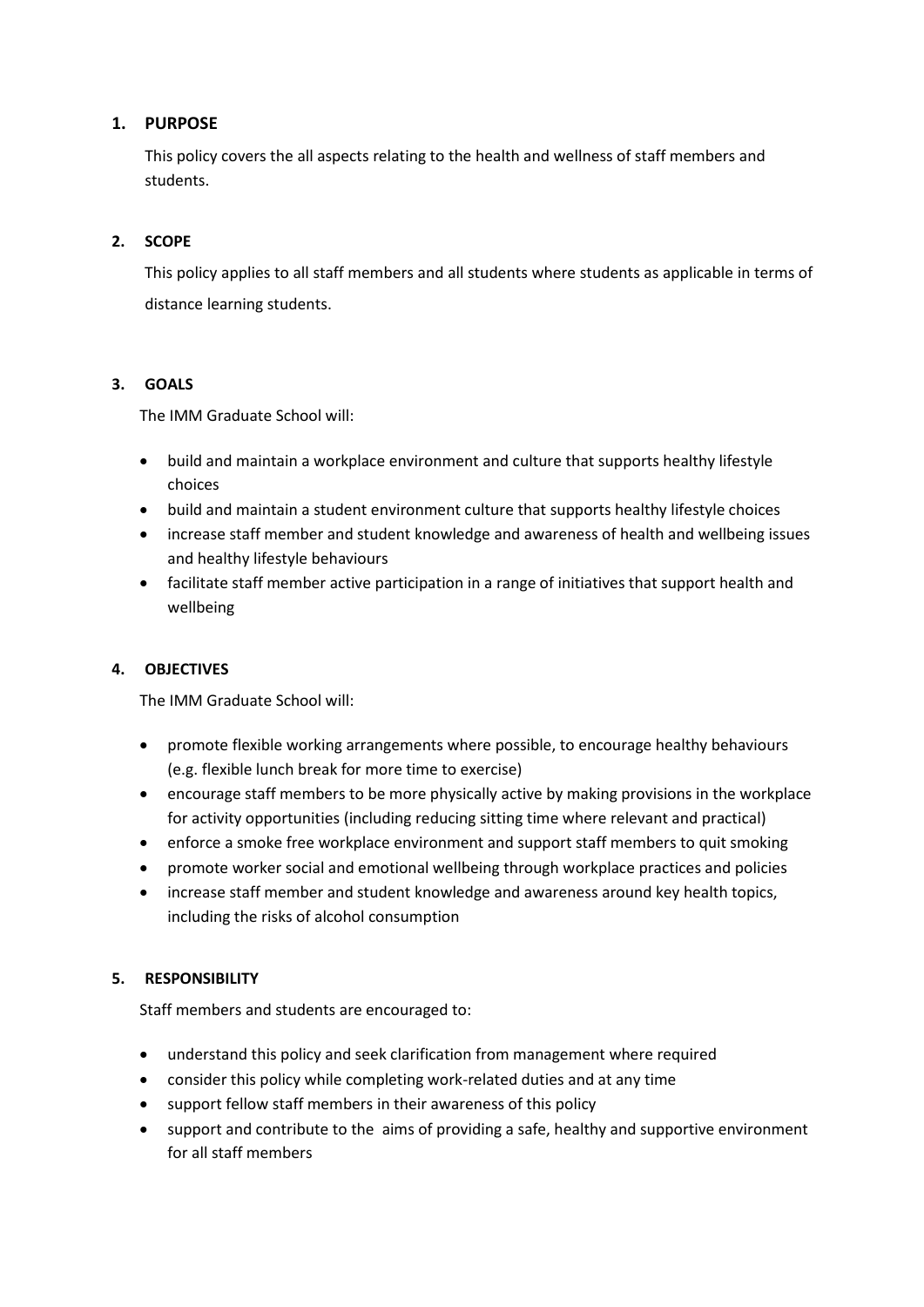Managers have a responsibility to:

- ensure that all staff members are made aware of this policy
- actively support and contribute to the implementation of this policy, including its goals and objectives
- manage the implementation and review of this policy

#### **6. COMMUNICATION**

The IMM Graduate School will ensure that staff members:

- have access to this policy via the HR system being Magma HR
- are empowered to actively contribute and provide feedback to this policy
- are notified of all changes to this policy

The IMM Graduate School will ensure that students:

- have access to this policy via the Student Portal
- are empowered to actively contribute and provide feedback to this policy
- have a contact list (via the IMM Graduate School website) for national health and wellness organisations.

#### **7. STUDENT ASSISTANCE**

The Department of Higher Education and Training (DHET) together with Higher Health SA and the South African Depression and Anxiety Group, have set up a toll free helpline for all higher education students. If you need any help, are feeling overwhelmed or just need someone to talk to, please call 08000 36 36 36 or go to:

[https://www.msn.com/en-za/health/medical/free-mental-health-helpline-launched-for](https://www.msn.com/en-za/health/medical/free-mental-health-helpline-launched-for-universitystudents/ar-BB17hiLB?li=BBqfP3n&ocid=iehp)[universitystudents/ar-BB17hiLB?li=BBqfP3n&ocid=iehp](https://www.msn.com/en-za/health/medical/free-mental-health-helpline-launched-for-universitystudents/ar-BB17hiLB?li=BBqfP3n&ocid=iehp)

You may also call any of the IMM Graduate School Support Centres or the IMM Graduate School National Office in Johannesburg to request assistance.

- The IMM Graduate School National Office number is 0861 466 476
- Click o[n this](https://imm.ac.za/contact-us/) link to view the contact details for all IMM Graduate School offices

#### **8. MONITORING AND REVIEW**

The IMM Graduate School will:

review this policy every twelve months

Effectiveness of the policy will be assessed through: